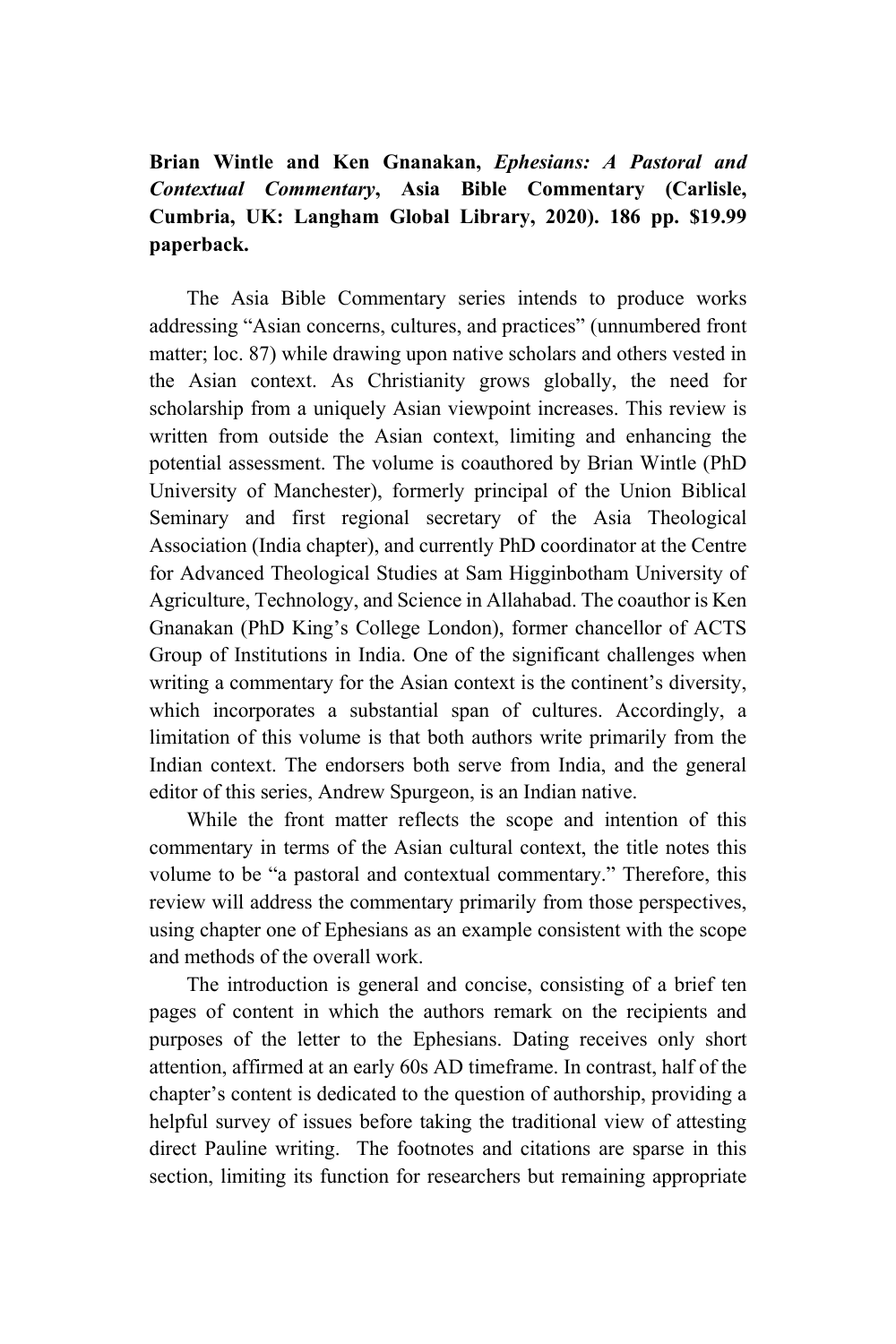for a pastoral reader. Of further note, nothing presented in the background section uniquely confronts any present or past issues in Asian interpretation of any Pauline texts.

The commentary on the first chapter of Ephesians opens with an engaging pastoral treatment of the epistle's greetings. The style is concise and readable, characteristics which remain consistent for the duration of this volume. The work avoids debates often found in western commentaries over the doctrine of election that occurs early in the chapter. Instead, this chapter offers multiple sections that bridge scriptural content with the Asian context.

Several instances in the exposition of 1:1-14 highlight this connection. For example, the "spiritual blessing" in 1:3 is compared with material blessings in some Asian religions (15). In 1:4, the concept of karma in Hinduism and *kismet* in Islam are presented in contrast to Paul's reference to election (14-15). Furthermore, karma is juxtaposed to what is "freely" given in Christ in 1:6 (18). Then, the concept of redemption in 1:7-12 is placed in the cultural framework of slavery and exploited labor in Asia. The authors discuss how the wisdom of 1:8 is not the Gyana Marga or "way of knowledge" as a means toward salvation in Hinduism (20). An additional section in this chapter devotes space to the Indian writer Paul. D. Devanandan, a proponent of "theocentric humanism," who bases some of his thinking on the Pauline concept of new creation (26-27). In addition, a dedicated section after v.14 entitled "Implications in an Asian Context" (28-29) remarks on pluralism in the Asian context as contrasted to the Christocentric message of Paul, as well as the tendency of western individualism to make spirituality into something overly personal.

In 1:15-19, the message to the Ephesians is one of faith, love, and hope. To this, the commentary presents a series of questions relevant to the Asian context concerning unity and love for each other, which translate to the church in any geographic locale (30). The authors then remark on the concern of Christian minorities in some nations and the tendency to "blindly reflect" western ideas that reduce the supernatural (30-31). In 1:18, the authors discuss that the "eyes of the heart may be enlightened," which becomes a segue to remark on the Hindu concept of the "third eye" (34). Furthermore, the authors incorporate Filipino and Chinese cultures into the conversation and some mystical traditions in a paragraph that briefly compares cultural views of the eyes.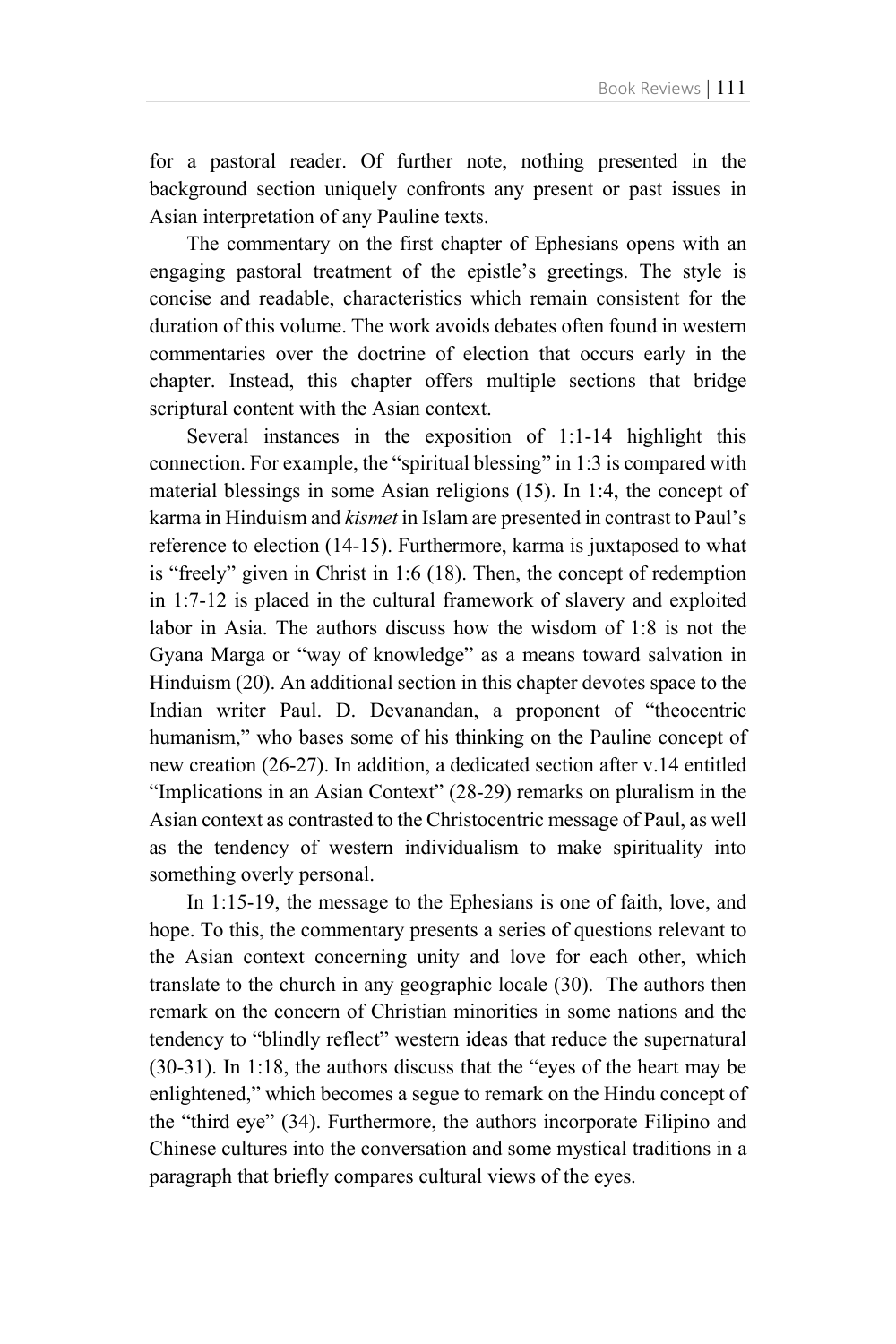This format of the first chapter is relatively consistent with the discussion of the remaining five chapters in Ephesians. This volume interacts lightly with grammatical, linguistic, historical, and literary considerations of the text, even with less academic but essential elements that could serve the pastoral audience. However, in its favor, the authors are exegetically direct and concise in many ways.

The most significant disappointment in this volume is the lack of engagement with scholars from the Asian context. Where uniquely Asian material is articulated, it appeared to stem from personal reflections of the authors rather than from academic or practical research conclusions. This volume would have been better substantiated by further interaction with resources in the broader Asian context. This limitation is also reflected in the selected bibliography, which enumerates 123 sources almost entirely by western authors in western contexts. In addition, in several sections, the authors rely noticeably on the work of Peter O'Brien, who has generally fallen out of use in most recent scholarship.

Another area of concern is that this commentary tends to be very limited to the Indian context among the Asian populace. For example, the excurses on the Indian caste system (62) are of particular interest to an Indian audience. The authors' engagement with Hinduism is disproportionate to their interaction with other religious and philosophical thoughts prominent in the Asian context.

In addition, the authors miss opportunities to expand an Asian perspective in connection to specific portions of Ephesians. For example, in Ephesians 3, when Paul references rulers, an Asian view could be very informative; however, a unique Asian perspective was absent. Similarly, matters of citizenship and Jew and Gentile relations are areas that an Asian perspective might enhance the reading. Instead, disappointingly, the authors widely consult and interact with western writers in that section. A further example of a missed opportunity concerns sexual ethics in 5:30, which again was treated lightly.

Some areas in which the authors offer a discussion in an Asian context beg for further clarification and substantiation. For example, in exploring the relation of wives and husbands (5:21-33), the authors remark on the threat to the family and household in the modern context. The authors believe that two parents working outside the home, leaving children raised by grandparents, threatens Asian society. However, the literature consulted is sparse, leaving the reader uncertain whether this